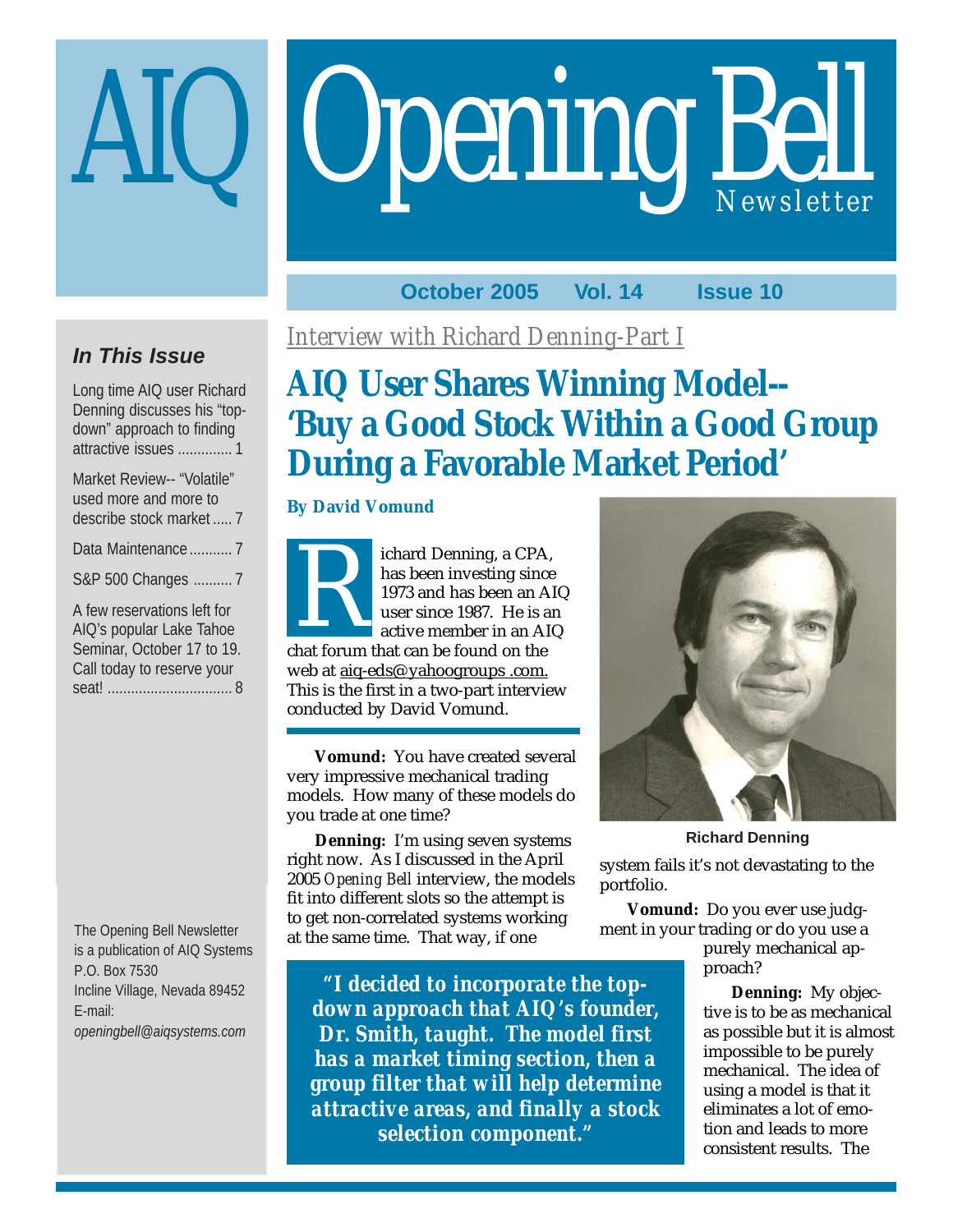#### AIQ Opening Bell October 2005

do so your judgment on those days problem with using judgment is that on some days you may be distracted by other things that you are trying to might not be as good. When I do use judgment it is a situation where I get a list of ten candidates and can only buy one or two; then I'll look at the charts. Patterns are difficult to

asked me to share another model so I thought of how I could incorporate into one model the things that I've learned at AIQ seminars and by reading the *Opening Bell*. I decided to incorporate the top-down approach that AIQ's founder, Dr. Smith, taught.

The model first has a market

*"I use the RSMD SPX model (for market timing) that you've published in the Opening Bell and you use in your VIS Alert.com newsletter…When the indicator is rising it is bullish. When it is falling then you should be in cash."*

program so they are not part of the model.

**Vomund:** You were kind enough to develop a model for this *Opening Bell* article, and the model does a classic top-down approach where you look at the overall market, individual industry groups, and then the stocks within the groups.

**Denning:** Exactly. In last April's *Opening Bell* interview you

#### **AIQ Opening Bell Newsletter**

**David Vomund, Publisher G.R. Barbor, Editor P.O. Box 7530 Incline Village, NV 89452**

AIQ Opening Bell does not intend to make trading recommendations, nor do we publish, keep or claim any track records. It is designed as a serious tool to aid investors in their trading decisions through the use of AIQ software and an increased familiarity with technical indicators and trading strategies. AIQ reserves the right to use or edit submissions.

While the information in this newsletter is believed to be reliable, accuracy cannot be guaranteed. Past performance does not guarantee future results.

**© 1992-2005, AIQ Systems**

timing section, then a group filter that will help determine attractive areas, and finally a stock selection component. The goal is to buy a good stock within a good group, during a favorable market period.

**Vomund:** Let's start out with market timing. How did you decide what model to use for market timing?

**Denning:** I use the RSMD SPX model that you've published in the *Opening Bell* and you use in your *VIS Alert.com* newsletter. Basically, the

weekly version of the Nasdaq's RSMD SPX indicator is used. When the indicator is rising it is bullish. When it is falling then you

should be in cash. It takes two weeks for a trend to reverse.

It is a bit of a challenge to develop a code for this model in EDS because you can't mix different time frames when running a back test. So I wrote the code to back test on a weekly basis to get the signal dates. I then hard-coded those dates to work with a daily EDS scan.

*(Editor's note: The April 2001 Opening Bell discusses the use of the RSMD SPX indicator for market timing. Also, the soon to be released version of TradingExpert will allow running a scan on both weekly and daily data at the same time).*

**Vomund:** Any other market timing tools?

**Denning:** There is a seasonality component. There are certain months of the year with a lot of volatility and they tend to be months where the market peaks. I decided to bypass January, April, July, and August. So even if the RSMD model is positive, I sit in cash during those months.

**Vomund:** So September and October are OK?

**Denning:** Yes. I have observed that in many years the market, especially the Nasdaq, tends to peak in July/August but the RSMD timing model does not always go to a sell signal fast enough. By the time September has started, I am comfortable relying on the RSMD timing model to have gone to a sell signal when needed. Market lows often occur in the fall so the RSMD timing model tells me when to get back in.

**Vomund:** The next part of your model is the industry group screening. What group structure are you using?

*"To identify which groups are attractive, I'm using relative strength. This idea comes from using AIQ's Relative Strength report."*

> **Denning:** I've run the model on several structures but since all of your readers have the AIQALL group/sector structure, we'll discuss that one. This group structure has many more stocks than one would want to trade so in order to make the structure more useful I ran a filter on it and deactivated all the stocks in my database that were trading less than 50,000 shares and were priced less than \$1.

> Because I started with a current AIQALL list, there are a number of issues that might bias the back test results. One is that I am only including stocks that have survived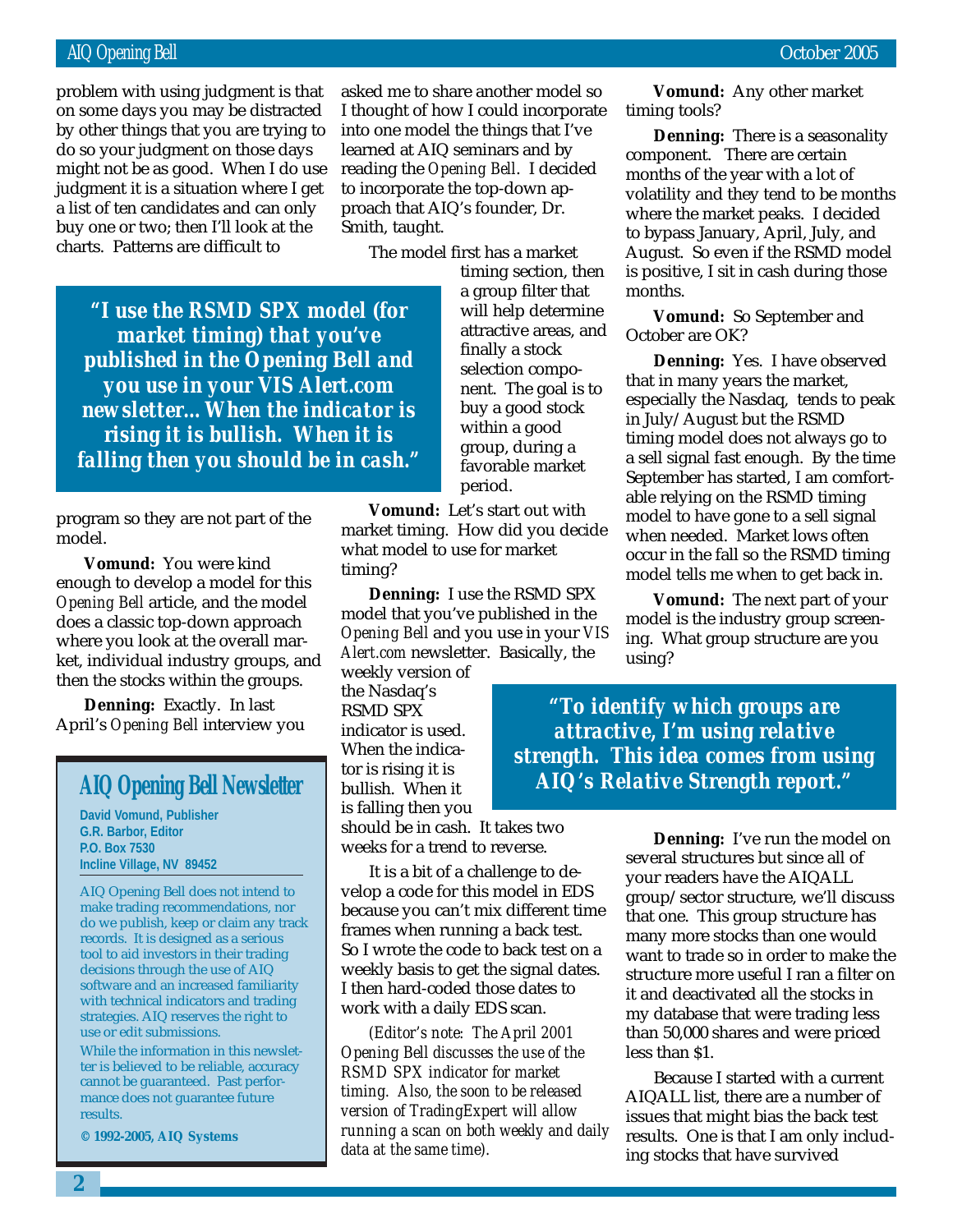#### October 2005 **AIQ Opening Bell**



**Figure 1**: Three example Candlestick charts illustrate author's top-down stock selection model. Left chart shows favorable market environment. Middle chart shows strong group and right chart shows strong stock (SCLN) selected from Medical (Biomed/Generic) group.

through the current date. In part II of the interview, I will try to determine the effect of this bias by using AIQALL lists that come from the beginning of the test period.

I used a dollar volume screening as well. Assuming you bought a \$50,000 position, I wanted to position size to not exceed 5% of the average daily volume. About 3,000 stocks remained active in the structure. The groups were then recomputed based on these stocks.

To identify which groups are attractive, I'm using relative strength. This idea comes from using AIQ's Relative Strength report.

**Vomund:** So are you using a

one-year time period?

**Denning:** I started with long time lengths because the defaults are six months for the Short-Term Relative Strength report and one year for the Long-Term Relative Strength report. It turns out that didn't work as well as I had hoped, mainly due to drawdowns, so I reduced the time periods and the results improved. For the groups, I use a 60-day relative strength calculation as my basic filter. The groups must have a 60-day relative strength greater than zero.

**Vomund:** So depending on the market, a lot of groups or just a few groups can pass your test?

**Denning:** That's right. It is very easy to change this criterion as well. For example, one could say that I look for groups with relative strength greater than 15.

**Vomund:** At this point, you have evaluated the market and groups. How do you find what stocks to buy?

**Denning:** I have discussed in an earlier article that I have "data" filters that define the general characteristics a stock must have to be a trading candidate. These include price, volume, volatility, efficiency, and liquidity filters. For example, the stock must be above \$1. I understand that is a very low level but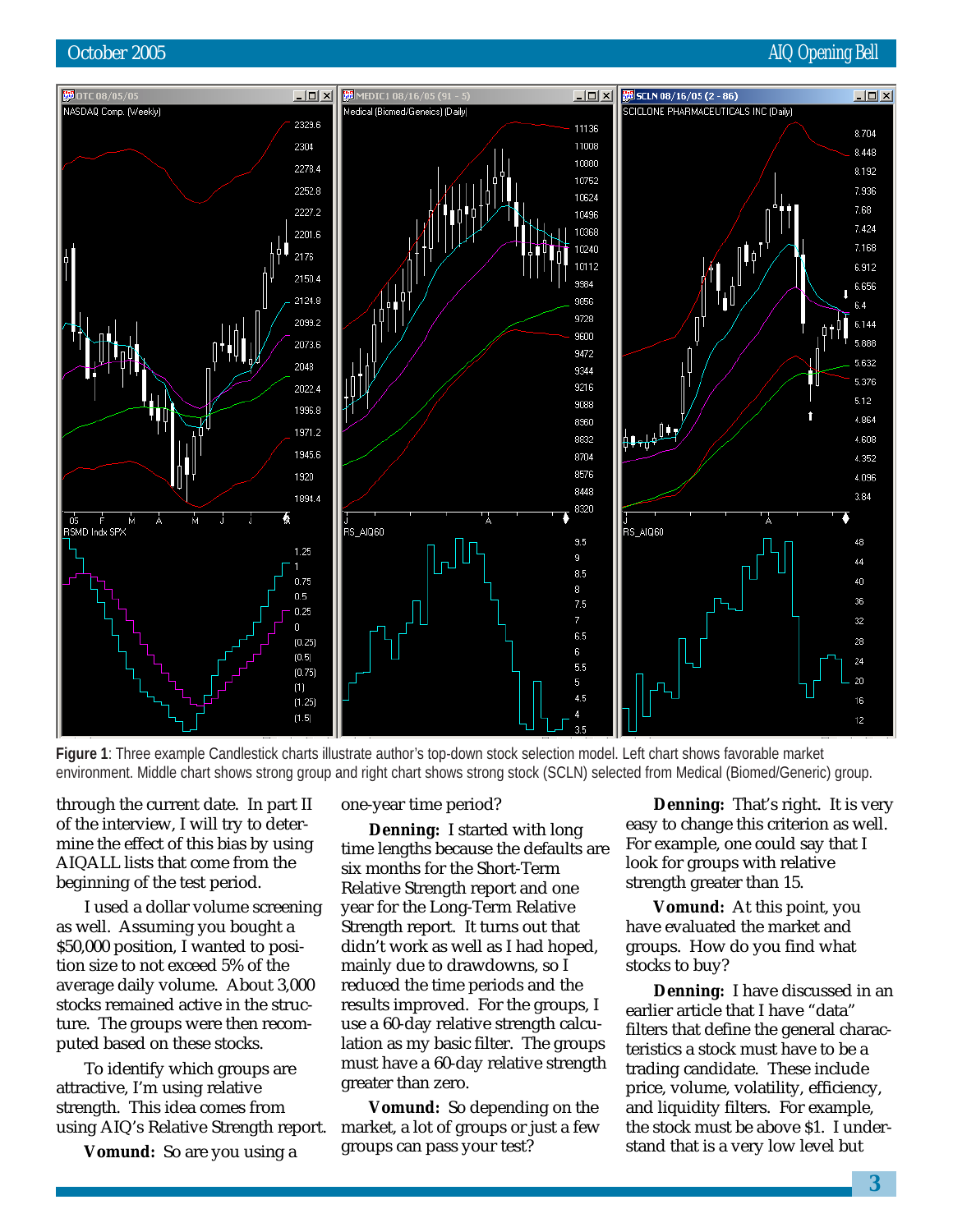

**Figure 2.** AIQ Portfolio Manager screens showing results of simulation back test made of author's top-down stock selection model. Model run for five-year period 9/01/00 to 9/01/05 easily outperformed the Nasdaq with an annualized gain of 36.4%.

when you go back in time you see that prices have been adjusted for stock splits making today's prices appear lower than what they may have been.

#### 12 times as volatile.

With these stocks I run a 60-day relative strength calculation, just as I did for the groups. Only stocks with relative strength greater than 15 pass

*"I have discussed in an earlier article that I have "data" filters that define the general characteristics a stock must have to be a trading candidate. These include price, volume, volatility, efficiency, and liquidity filters."*

I also put in some volatility filters that tend to eliminate the lowpriced highly volatile stocks. Looking at the volatility of the Nasdaq, I want stocks that are at least twice as volatile as the Nasdaq but less than

this screen. Then there are two pullback filters very important parts of the model. Their importance may be related to the short time frame used in the Relative Strength report calculation. The first pullback

filter is that the five-day rate of change must be less than negative five (-5). The second filter requires that the one-day rate of change be less than zero. That means it went down on the day it goes on the list.

**Vomund:** What is your sell strategy?

**Denning:** I started with longer holding periods but ended up using a five-day holding period. I use a time stop set to five days and this means that all trades are exited after five days if not taken out by the other exit criteria. I wanted a tolerable drawdown and found that using a short holding period helped. I am also using a 7% Stop Loss (93% Capital Protect) and a Profit Protect of 65% once the profit reaches 15%. I'm only trading one stock per day, and five stocks are in the portfolio.

**Vomund:** Can you show me what a stock looks like that passes this model?

**Denning:** Sure. **Figure 1** (on page 3) shows that market conditions were bullish as the Nasdaq's timing indicator, the weekly RSMD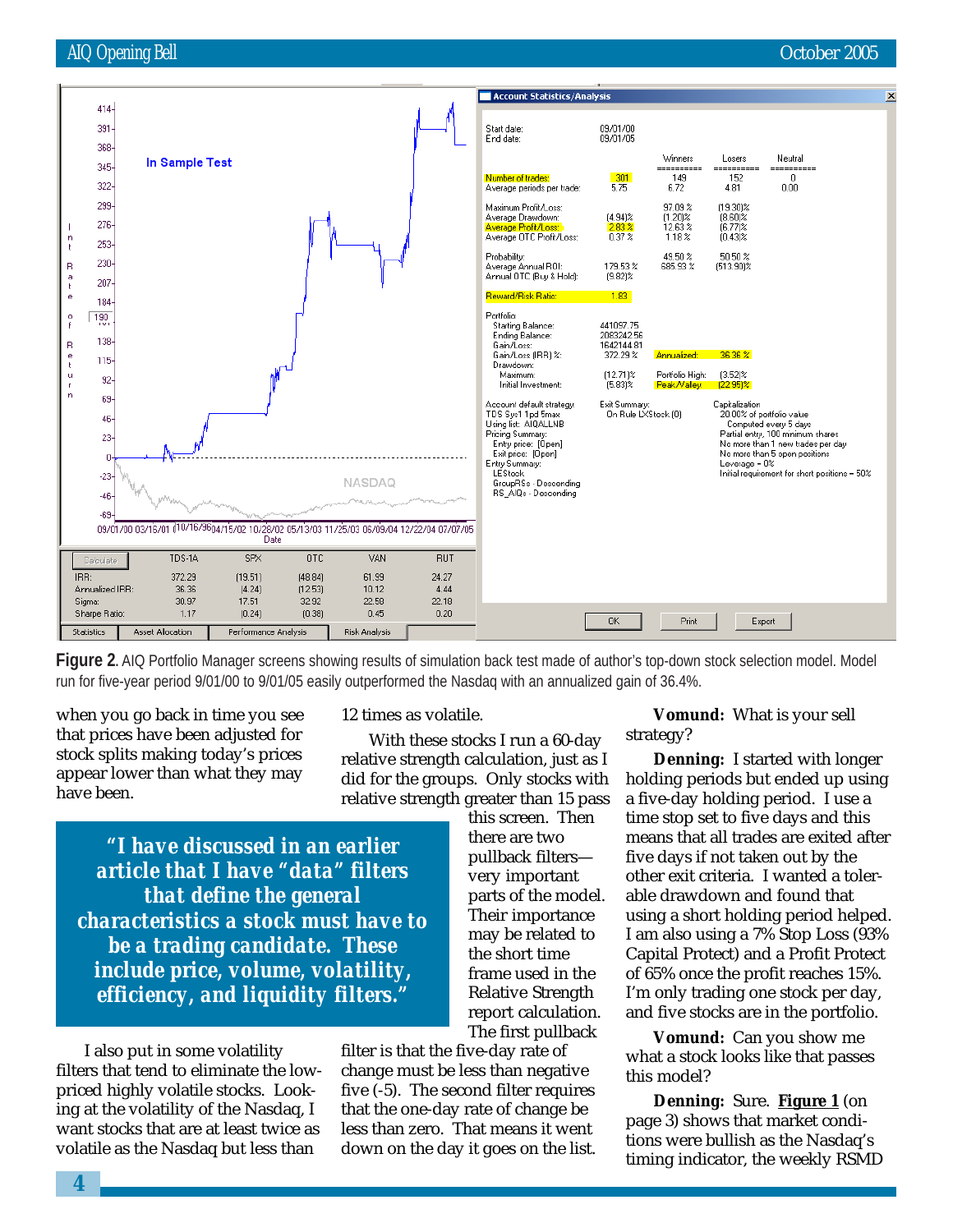#### October 2005 **AIQ Opening Bell**



**Figure 3.** AIQ Portfolio Manager screens showing results of author's model for an earlier time period. The five-year period for this test was 9/01/95 to 9/01/00 and the annualized gain of 34.5% was similar to the bull market gains seen in the Nasdaq.

to the SPX fast line, had been rising for the required two consecutive weeks. The Medical Biomed/ Genetics group, symbol MEDIC1, has a 60-day AIQ relative strength greater than zero on 08/08/05.

Finally, the stock, Sciclone Pharmaceuticals, symbol SCLN, has a 60-day AIQ relative strength greater than 15 and has less than a negative 5% five-day rate of change and is down on the day of the signal, 08/08/05.

The next day, the stock gaps down and we buy at the open. Generally, buying these kinds of stocks on gap downs is favorable even though this goes against what most trading textbooks teach. After holding the stock for five trading days, we close out the position on 08/16/05 at the open for a profit of 12.66%.

Buying a stock that is down and has even gapped down on the day of purchase tends to work because we are buying a strong stock in a strong group during a period when the market is also strong.

As most authors do, I have chosen one of the better trades as an example. We need to remember that there are as many losing trades as winning trades. This system works because the winning trades tend to make double the amount lost from the losing trades.

**Vomund:** How does this model test?

**Denning: Figure 2** shows a back test of the model from 09/01/2000 to the current date along with a portfolio graph. I have highlighted in yellow the statistics that I look at the most in evaluating a system test. First, I want to know that there are

an adequate number of trades in the test period, at least 100. Here we have 301 trades.

In this test, only commissions have been deducted but no slippage and for this reason it is important to examine the average profit per trade. Here we have 2.83% per trade and this should be enough to be able to absorb the slippage.

I like to see average annual returns of 40% or higher with maximum drawdowns of less than 50% of the average return. If the drawdown exceeds 25% of the peak account value, I know it will be very hard to stay with the system no matter how high the expected returns, so its very hard to get a system that will show 50 to 100% a year and have less than 25% peak to valley drawdowns.

For this system, the sample test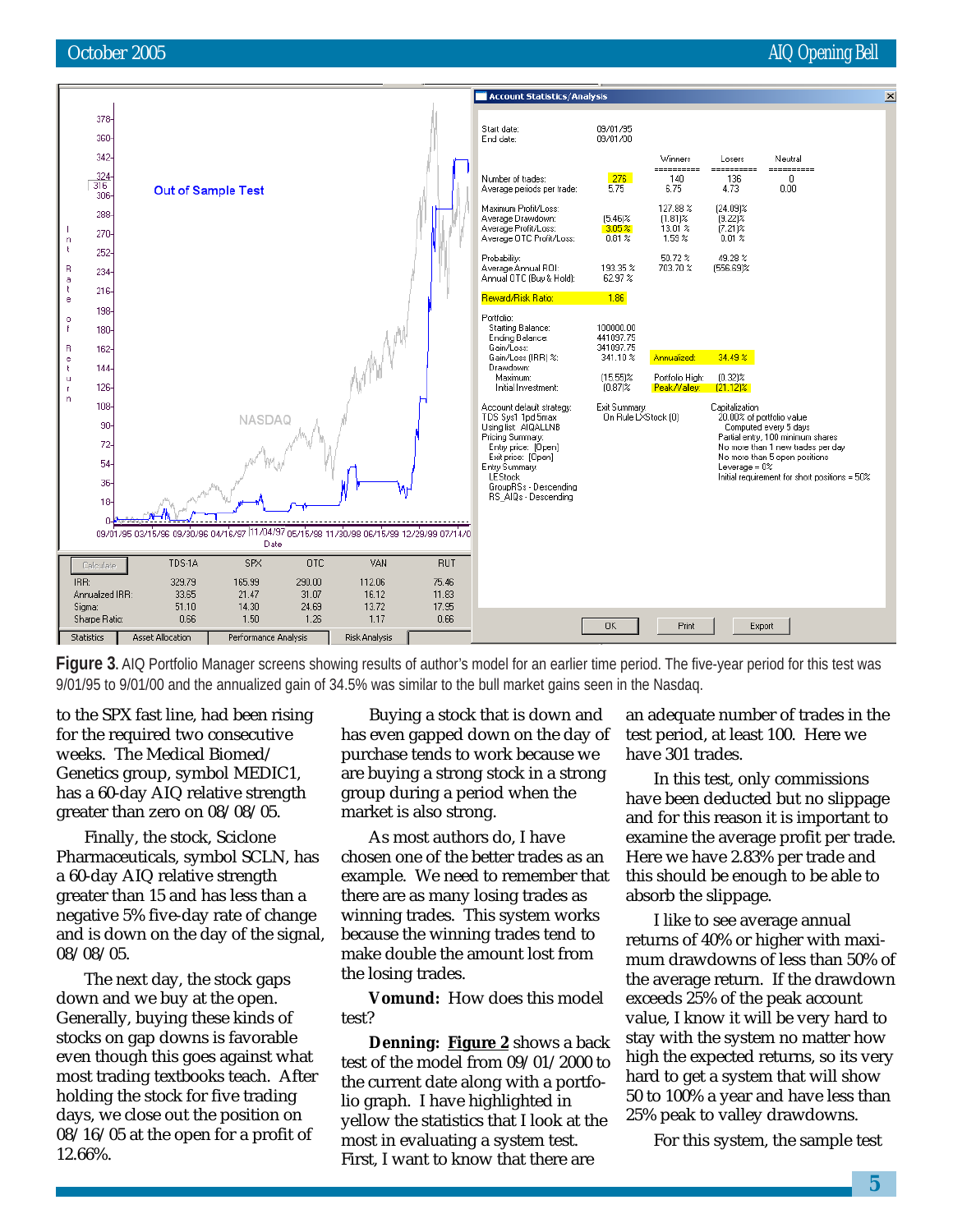return to max peak to valley drawshows average annual returns of 36.36% with a peak to valley drawdown of 22.95% for an average down ratio of 1.58. I would like to see a little higher returns with about the same or less drawdown so that the ratio is greater than 2.00.

I find it important to test a model using out-of-sample data as well. Out-of-sample tests are one way of checking that the system is not overly fitted to the sample data. When this happens, the system will

Nasdaq, we see that the system is underperforming the Nasdaq during most of the test period until the final year when there is a large upswing. I would rather see the system perform more consistently during each of the years.

The problem with the out-ofsample years is more apparent when we see the results on a year to year basis as shown in **Table 1,** which shows the key statistics for the system by year. The early years show less than desirable results and

*"We need to remember that there are as many losing trades as winning trades. This system works because the winning trades tend to make double the amount lost from losing trades."*

not be able to handle the varying market conditions that happen as we go forward in real time. This alone is not enough to determine how well a system will do going forward. In addition, it is important to base a system on logical ideas rather than going strictly on data mining.

**Figure 3** (on page 5) shows my out-of-sample back test, which ran from 09/01/1995 to 09/01/2000. Notice that the yellow highlighted statistics on the out-of-sample summary are similar to the insample ones. This part is encouraging. However, when we look at the equity graph compared to the

2005 (to 09,09,05) is the worst of all the years. However, many years have the best performance in the last quarter, so it is really not fair to look at 2005 yet.

I feel it is very important to look at each year individually in order to get a feel for how hard it will be to stay with the system. It is going to be hard for someone who needs constant action to trade this system since it stays out of the market a good portion of the time. In addition, years like 1996, 1997, and 2005 (to 09/09/05), are trying due to low returns and drawdowns. If you look only at the overall summary, you do not get a feeling for the psychological difficulties that might be involved in trading the system.

**Vomund:** You also tested variations of this model, such as the

effect of using different industry group structures and different market timing. Can you tell us about this?

**Denning:** In Part II of this interview, I will show the effect of removing some of the filters to see if a simpler model can perform even better. Most of the current system is based on logical ideas and only some of the exit and pullback filters were determined by optimization. Removing some of the criteria that were arrived at via the reasoning process might result in a better model. I am not yet satisfied with the test results and I hope to come up with some improvements to the basic model presented here.

In addition, other industry group structures can be used to further create a type of out-ofsample test. Another out-of-sample type test I would like to present in Part II is the sensitivity test where the key parameters are varied to determine their effect on the outcome. The less sensitivity the model is to parameter change, the more robust the model will be. So there are several tests that I would like to present in Part II of this interview.

Richard Denning's Expert Design Studio model can be downloaded from AIQ's web page at www.aiqsystems.com. Click on the *Opening Bell* link.

Mr. Denning can be contacted at richard.denning@earthlink.net.

| Table 1                        |           |           |            |           |           |            |            |           |           |            |           |
|--------------------------------|-----------|-----------|------------|-----------|-----------|------------|------------|-----------|-----------|------------|-----------|
| <b>Description</b>             | 1996      | 1997      | 1998       | 1999      | 2000      | 2001       | 2002       | 2003      | 2004      | 9/19/2005  | 10 Years  |
| Number of trades:              | 49        | 45        | 49         | 84        | 63        | 92         | 42         | 83        | 70        | 21         | 577       |
| Average periods per trade:     | 5.98      | 6.04      | 5.63       | 5.86      | 5.1       | 5.47       | 5.9        | 5.99      | 5.7       | 5.9        | 5.75      |
| <b>Average Profit/Loss:</b>    | 0.64%     | 0.36%     | 3.26%      | 2.85%     | 7.41%     | 2.45%      | 4.71%      | 3.87%     | 3.04%     | $-1.43%$   | 2.93%     |
| Average OTC Profit/Loss:       | 0.07%     | 0.27%     | $-9.02\%$  | 1.36%     | 0.46%     | $-5.51%$   | $-8.89%$   | 1.11%     | 0.49%     | $-0.36%$   | 0.58%     |
| <b>Winning Probability</b>     | 48.98%    | 46.67%    | 53.06%     | 50.00%    | 57.14%    | 53.26%     | 59.52%     | 48.19%    | 50.00%    | 33.33%     | 50.09%    |
| Losing Probability             | 51.02%    | 53.33%    | 46.94%     | 50.00%    | 42.86%    | 46.74%     | 40.48%     | 51.81%    | 50.00%    | 66.67%     | 49.91%    |
| ROI While Invested:            | 39.03%    | 21.62%    | 211.49%    | 177.62%   | 530.86%   | 163.64%    | 291.18%    | 236.17%   | 194.52%   | $-88.50\%$ | 186.14%   |
| Annual OTC (Buy & Hold):       | 22.46%    | 21.58%    | 39.52%     | 85.35%    | $-39.29%$ | $-20.88%$  | $-31.44%$  | 49.87%    | 8.54%     | $-1.93\%$  | 11.30%    |
| <b>Reward/Risk Ratio:</b>      | 1.18      | 1.11      | 2.15       | 1.79      | 3.00      | 1.65       | 2.78       | 2.34      | 1.86      | 0.58       | 1.84      |
| <b>Annualized IRR%</b>         | 4.78%     | 2.41%     | 35.60%     | 41.80%    | 116.17%   | 49.10%     | 33.59%     | 82.06%    | 45.82%    | $-11.06\%$ | 35.34%    |
| <b>Peak/Valley</b>             | $-11.69%$ | $-12.57%$ | $-13.60\%$ | $-21.12%$ | $-10.54%$ | $-18.94\%$ | $-10.67\%$ | $-18.54%$ | $-15.14%$ | $-9.78%$   | $-22.95%$ |
| <b>IRR%</b> / Max Peak/Valley: | 0.41      | 0.19      | 2.62       | 1.98      | 11.02     | 2.59       | 3.15       | 4.43      | 3.03      | (1.13)     | 1.54      |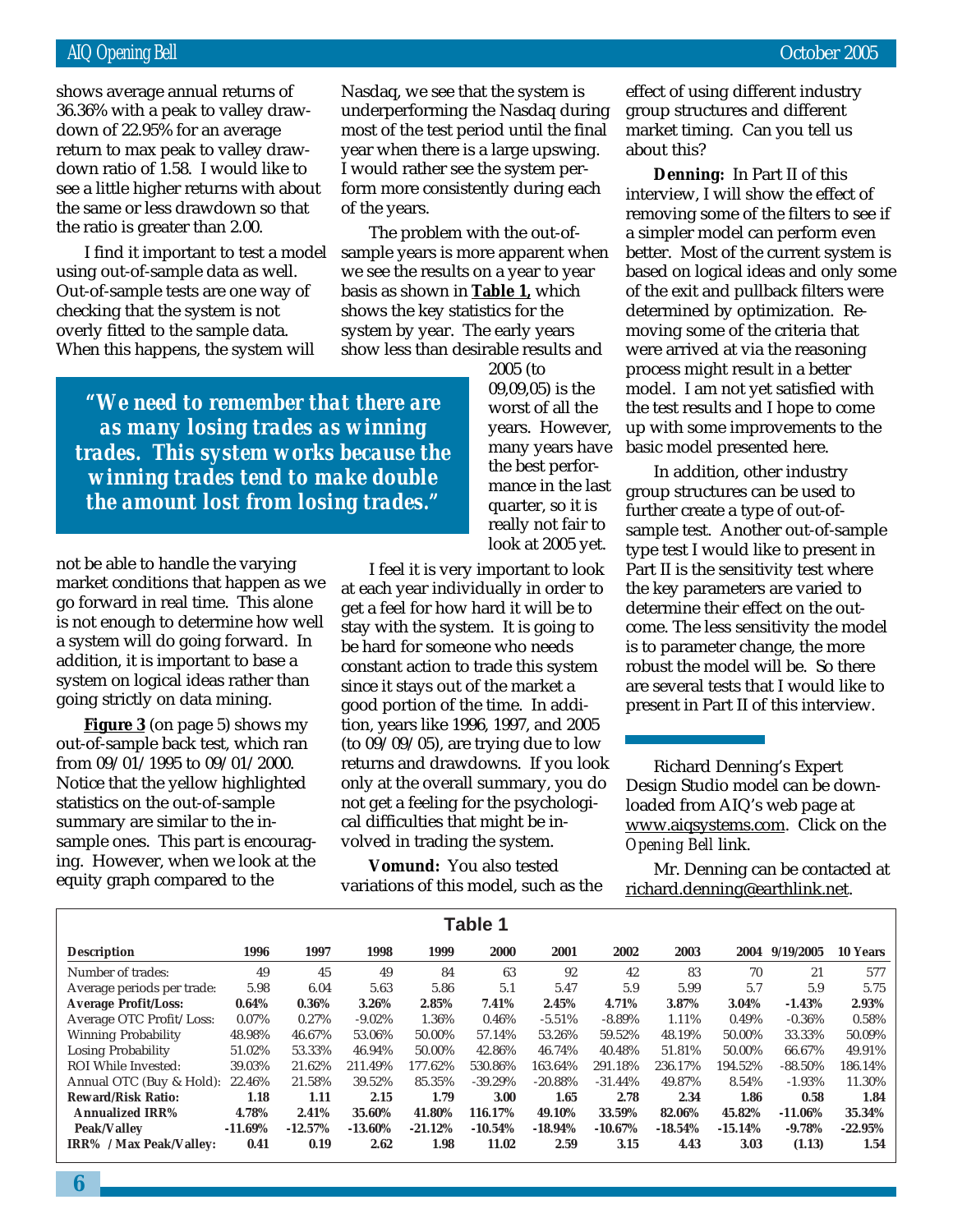## **Market Review: So Much for the 'Summer Doldrums'**

e are hearing the word "volatile" used more and more to describe the stock market, and understandably so. The market

rose 3.6% in July, fell in August, rose back to the July highs in early September, and then fell back toward the August lows in late September. So much for the "summer doldrums!"

Looking back over longer periods, however, the market is little changed. The S&P 500, and most other market averages, is about unchanged this year. In fact, excluding dividends the S&P 500 is about where it was 6 ½ years ago.

That doesn't mean all areas of the market are flat. Many are hitting new all-time highs. Small-cap stocks have been much better performers as the Russell 2000 is only 30 points below its all-time high set in August. Many sectors are near new all-time highs as well. These include Banking, Brokerages, Construction & Housing, Defense & Aerospace, Energy, Financial Services, and even Transportation. Of those, the strongest is energy.

Energy issues comprise 10% of



**Figure 1.** Former resistance trendline drawn on Nasdag Composite at 2100 now acting as support.

the S&P 500's capitalization, and many of these stocks have doubled in value this year. Needless to say, if it weren't for strength in energy, the S&P 500 would be down this year.

The Nasdaq Composite has been slightly weaker than the S&P 500 this year. This market measurement is near a critical support level (**Figure 1**). The 2100 level acted as resistance from February to July, and then acted as support in August and

September. Since the Nasdaq often leads the market on both the upside and the downside, it is important for the bulls that this composite remains above the trendline.

#### **S&P 500 Changes**

**Changes to the S&P 500 Index and Industry Groups:** There are no changes this month.

#### **STOCK DATA MAINTENANCE**

#### **The following table shows stock splits and other changes:**

| <b>Stock</b>                        |             |     | Ticker Split Approx. Date | <b>Stock</b>                |             |     | Ticker Split Approx. Date |
|-------------------------------------|-------------|-----|---------------------------|-----------------------------|-------------|-----|---------------------------|
| Graham Corp.                        | <b>GHM</b>  | 2:1 | 10/04/05                  | <b>Coventry Health Care</b> | <b>CVH</b>  | 3:2 | 10/18/05                  |
| <b>Sunrise Senior Living</b>        | <b>SRZ</b>  | 2:1 | 10/04/05                  | Choice Hotels Int'l         | <b>CHH</b>  | 2:1 | 10/24/05                  |
| Credo Petroleum Co.                 | <b>CRED</b> | 3:2 | 10/12/05                  | <b>Starbucks Corp.</b>      | <b>SBUX</b> | 2:1 | 10/24/05                  |
| <b>Dynamic Materials</b>            | <b>BOOM</b> | 2:1 | 10/13/05                  | <b>Global Payments</b>      | <b>GPN</b>  | 2:1 | 10/31/05                  |
| <b>American Dental Partnrs ADPI</b> |             | 3:2 | 10/17/05                  |                             |             |     |                           |

#### **Trading Suspended:**

Catellus Devel. (CDX), Life Sciences Research (LSR), May Department Stores (MAY), Midwest Air Group (MEH), Premcor Inc. (PCO), Storage Technology (STK)

#### **Name Changes:**

Hybridon Inc. (HBY) to Idera Pharmaceuticals (IDP), Infinity Inc. (IFNY) to Infinity Energy Resources (IFNY) Marvel Enterprises (MVL) to Marvel Entertainment (MVL), ViroLogic Inc. (VLGC) to Monogram Biosciences (MGRM), WestCoast Hospitality (WEH) to Red Lion Hotels (RLH)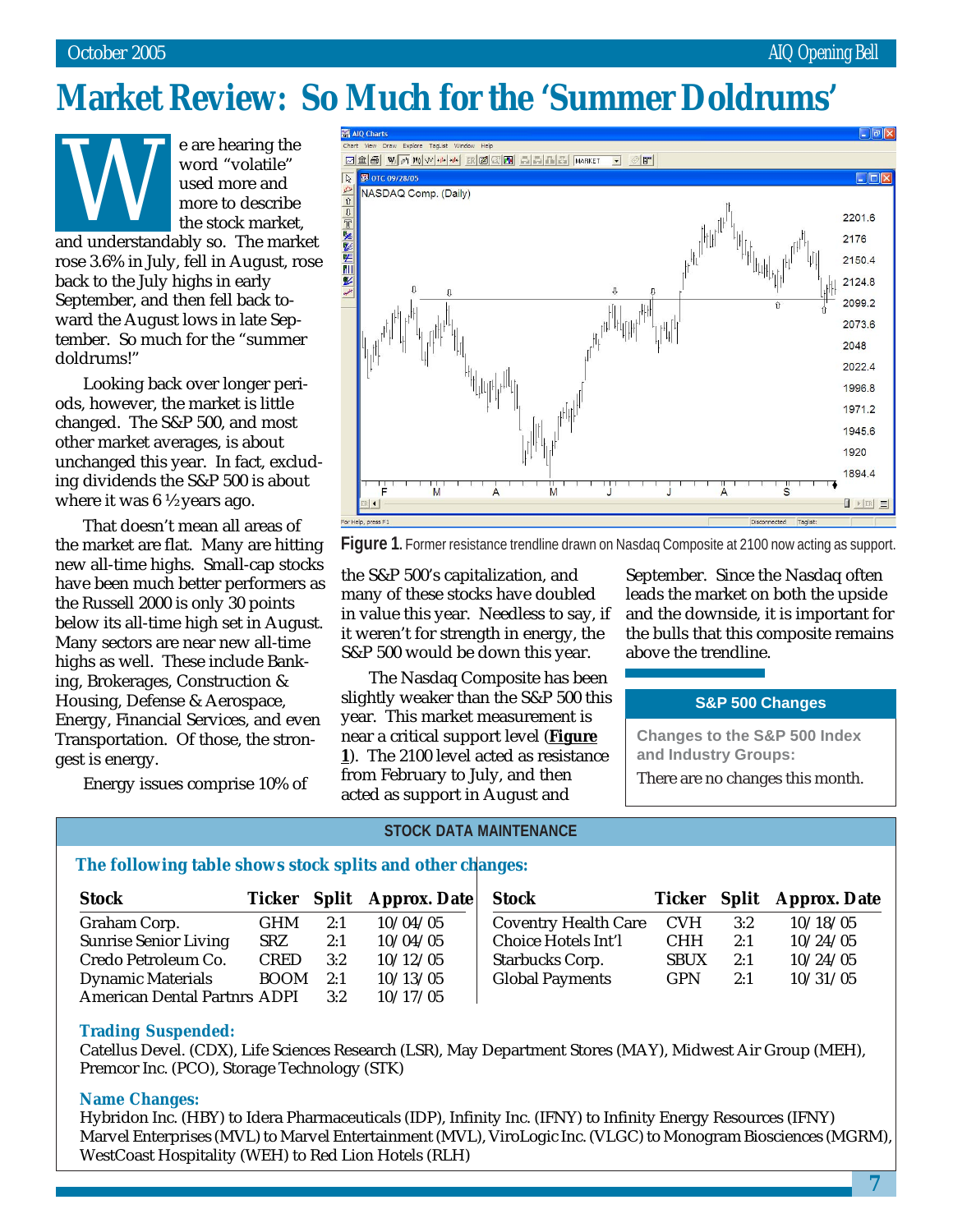# **AIQ's 16th Annual Lake Tahoe Seminar**

October 17 - 19, 2005 Harveys Resort & Casino, South Lake Tahoe



#### **Safe Strategies for Financial Freedom; Trade Your Way to Financial Freedom; and Financial Freedom Through Electronic DayTrading**

This year's 16th Annual AIQ Lake Tahoe Seminar at Harveys Resort and Casino promises two-and-a-half days of intensive sessions with eight guest speakers.

Every morning begins with an AIQ-hosted breakfast. Sessions begin at 8:30 each day and run through to 5:00 pm (12:30 on last day). Regular breaks during the day include an AIQhosted lunch on the first two days. Tuesday evening all attendees are invited to an AIQhosted catered reception.

Prices remain unchanged for the third straight year. Including meals, cost is **only \$795 per person.** Sign-up early as seats sellout fast.

 **CALL 1-800-332-2999 Seats are limited, call now.**

# This year's keynote speaker Dr. Van K. Tharp

## **Author and New York Times Bestseller**

*Safe Strategies for Financial Freedom*

Dr. Tharp was featured in the original **Market Wizards** book, writing on the subject of trading psychology. Worldwide, he has helped traders to maximize their trading potential. Dr. Tharp is the author of three acclaimed books published by McGraw Hill: New York Times

best-sellers,

**"Powerful product, wonderful conference, marvelous people, ... I will be back and recommend this highly."**

This year we are also pleased to welcome back **Henry Brookins**, author of the **Brookinsbuys** newsletter now in its 14th year and **Steve Palmquist**, founder of **Daisydogger.com**. We are also pleased to welcome **Steve Wheeler** and **David Johnson**, founders of **Navitrader** and **Jim Crimmins**, CEO of **Traders Accounting.**

> **Guest Speakers** Dr. Van K. Tharp Henry Brookins Steve Wheeler David Johnson David Vomund Steve Palmquist Steve Hill Jim Crimmins



Harveys Resort, South Lake Tahoe



**AIQ Systems PO Drawer 7530 Incline Village NV 89452** www.aiqsystems.com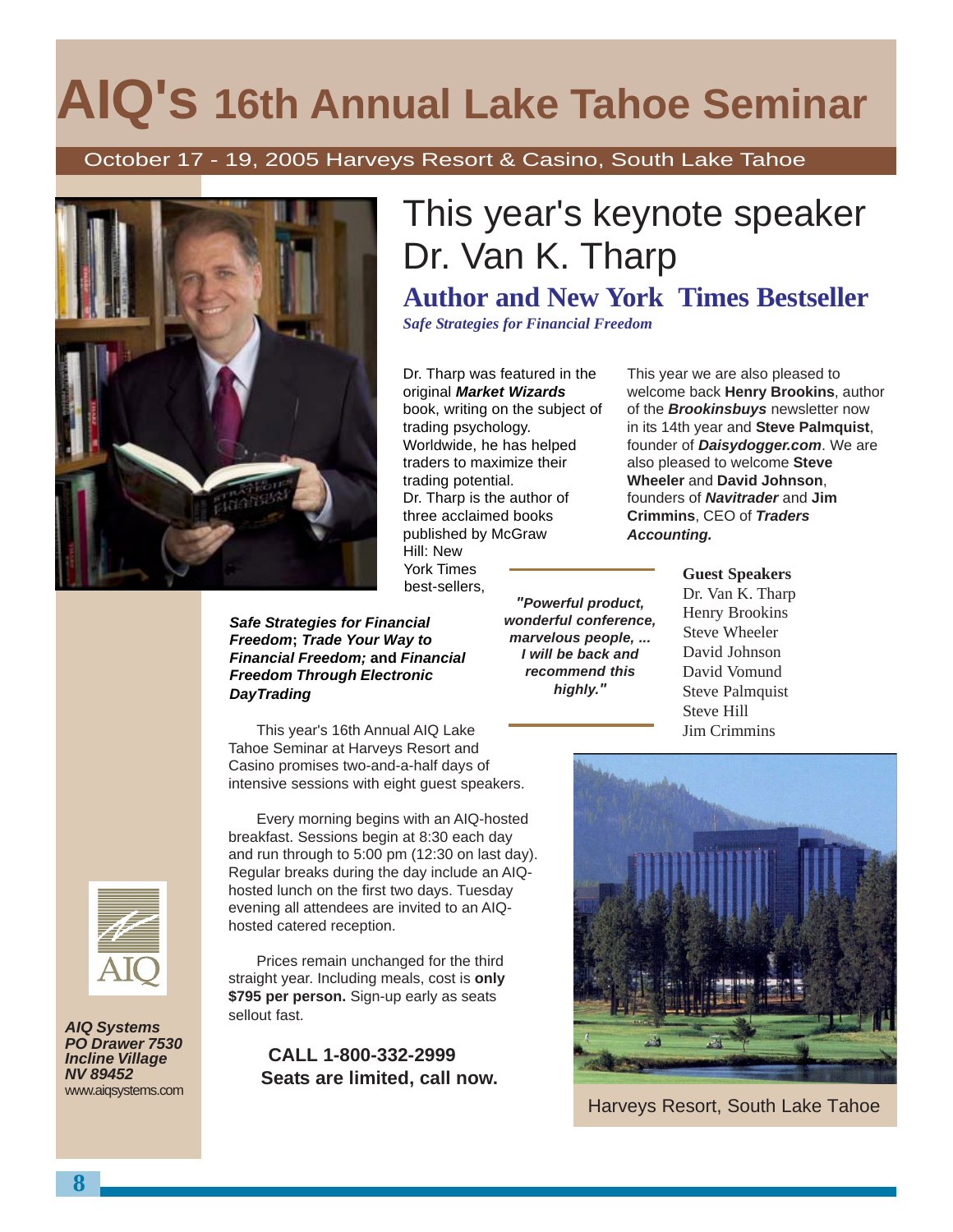## Speaker Profiles



**David Vomund Chief Analyst AIQ Systems**

**David Vomund** is editor of AIQ's **Opening Bell** newsletter, and publisher of **VISalert.com**. His market timing performance in **VIS Alert** ranks seventh best in the country by Timer Digest for the 10-year time period ending December 31, 2004. David is president of **Vomund Investment Services** and **ETFportfolios.net**. He is a frequent speaker at events throughout the U.S.

**Stephen Hill** is CEO of AIQ

Systems. For the past 12 years he has been involved in all aspects of AIQ Systems, from support and sales to programming and education. Steve is a frequent speaker at events in the U.S. and Europe, talking on subjects as diverse as **Portfolio Simulation Techniques**, **Advanced Chart Pattern Analysis** and **Trading System Design**.



**Stephen Hill CEO AIQ Systems**



**Steve Palmquist Founder Daisydogger.com**

**Steve Palmquist** is a full-time trader. Steve uses AIQ's Expert Design Studio to find interesting trading ideas and strategies. He has shared trading techniques and systems at seminars across the country; including the Traders Expo, and AIQ seminars. He has published articles in **Stocks & Commodities**, **Active Trader, The Opening Bell**, and **Working Money.**

**Henry Brookins** graduated with an M.S. degree from the Naval Postgraduate School in Monterey, CA, and served an additional four years in the U.S. Navy as an oceanographer. While in graduate school, he learned to trade stocks and in the early 90s started his own successful stock newsletter. In 1998, he started the **Stock Hedge Fund**. At present, he trades stocks and writes the **Brookinsbuys** investment newsletter. Henry was a featured speaker at AIQ's Tahoe Seminars in 1997 and 1999.



**Henry Brookins Founder BrookinsBuys.com**



**Jim Crimmins CEO TradersAccounting** **Jim Crimmins** is CEO of **Traders Accounting**. "We opened our doors in 1998. Our aim was very simple, help traders succeed by taking their minds off of record keeping

and taxes. Our original motto was, 'You trade, we'll do the rest.' Traders Accounting has been featured in articles in **Kiplingers, Forbes**, and **BusinessWeek**."

**Steve Wheeler and David Johnson**, are co-founders of **Navitrader**. Veteran AIQ users and traders, David and Steve use AIQ TradingExpert Pro to develop their Navitrader trading system. They are frequent speakers

at events throughout the U.S., covering topics such as **Position Sizing**, **Money Management** and **Profitable Price.**



**Steve Wheeler & David Johnson Founders Navitrader**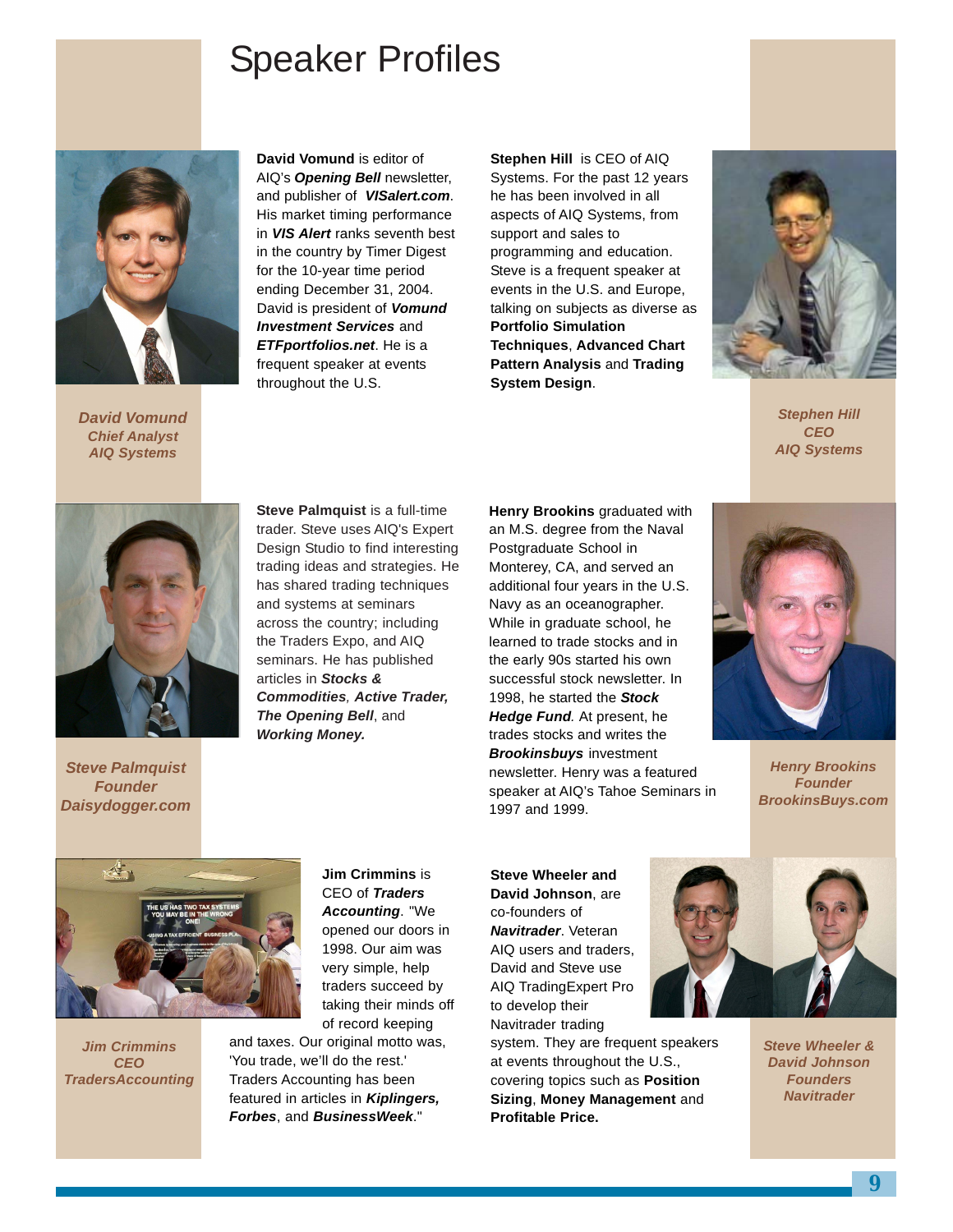### **Monday October 17th, 2005 Tuesday October 18th, 2005**

For the first two sessions attendees may choose either:

> **Advanced Chart Pattern Analysis** and **Trading with the Odds** or

#### **Getting Started Right with AIQ**

All attendees are together for the balance of the seminar.

#### **Advanced Chart Pattern Analysis**

by Steve Hill, CEO AIQ Systems

In this session discover the elements that are required for a chart pattern to be valid. Including why a given pattern works or does not and how to trade it. Effectiveness rates and where to place exit targets will also be discussed.

#### **Trading with the Odds**

#### by David Johnson, Co-founder NaviTrader Inc.

Certain patterns have higher profit probabilities than others. This session will explore why certain patterns work in all market conditions. Further, it will examine how proper risk management techniques can be used to eliminate potential low probability trades and manage others to profitable conclusion. Reward risk ratios, profit projections, stop loss management and proper position sizing will also be covered.

#### **Getting Started Right with AIQ**

New users will learn methods of using the software which will help save time and reduce the learning curve. Charting, Reports, Data Manager, and basic EDS functions will be covered. by David Vomund, Chief Analyst, AIQ Systems

#### **Effective Swing Trading Techniques**

by Steve Palmquist, founder Daisydogger.com

Steve will outline the development and use of one of the trading systems in his traders tool box. Attendees will learn how the system behaves in different market conditions, and how it is effected by various filters.

#### **Winning the Mental Side of Trading**

by Steve Wheeler, Co-founder NaviTrader Inc. Steve will discuss techniques for dealing with the most difficult part of trading, mastering our own behavior. He will share his methods developed for building a winning belief system and maintaining the mental edge for ongoing success.

#### **Market Truths**

by David Vomund, Chief Analyst, AIQ Systems

David Vomund will reveal important market truths that he has learned from actively studying and trading the market for nearly 20 years. These are the truths that experienced investors learn over time. New investors learn these truths the hard way — by losing money. Topics include market behavior, position sizing, and trading psychology.

#### **Market Adaptive Trading**

by Steve Palmquist, founder Daisydogger

Steve shares techniques for adapting your trading style to specific market conditions. Attendees will learn when to focus on trading long, when to focus on shorts, and when to stand aside. Reward risk ratios, profit projections, stop loss management and proper position sizing will all be covered.

#### **Proven Method for Making Money in Stocks**

by Henry Brookins, founder BrookinsBuys.com

Henry will discuss how he has been able to make money in stocks these past 14 years. He will discuss his methods in depth, from searching techniques to chart patterns, to entering and exiting the trade. He will also discuss methods that provide where the markets are in the cycle, and where they are going. What stocks are hot and should be tracked or bought will also be covered.

#### **Learning to Improve Your Cash Flow Through a Tax Efficient Trading Plan**

by Jim Crimmins, CEO, Traders Accounting

The U.S. currently has two tax systems! One is for individuals, one is for business. Guess which is best? To know how to maximize your tax efficiency you need to learn how to lower your taxes through legitimate methods. A trader's biggest expense whether they make or lose money is TAXES. Learn how to lower tax expenses, since every dollar you can save in taxes equates to a dollar you can keep in your trading account.

**Navitrader open evening** by Steve Wheeler and David Johnson **Monday October 17th**



Navitrader presents an open evening discussing their trading service, open to attendees and non-attendees.



**Evening Buffet Reception** hosted by AIQ

**Tuesday October 17th from 6 - 9 pm**, AIQ will host a buffet reception for all attendees.